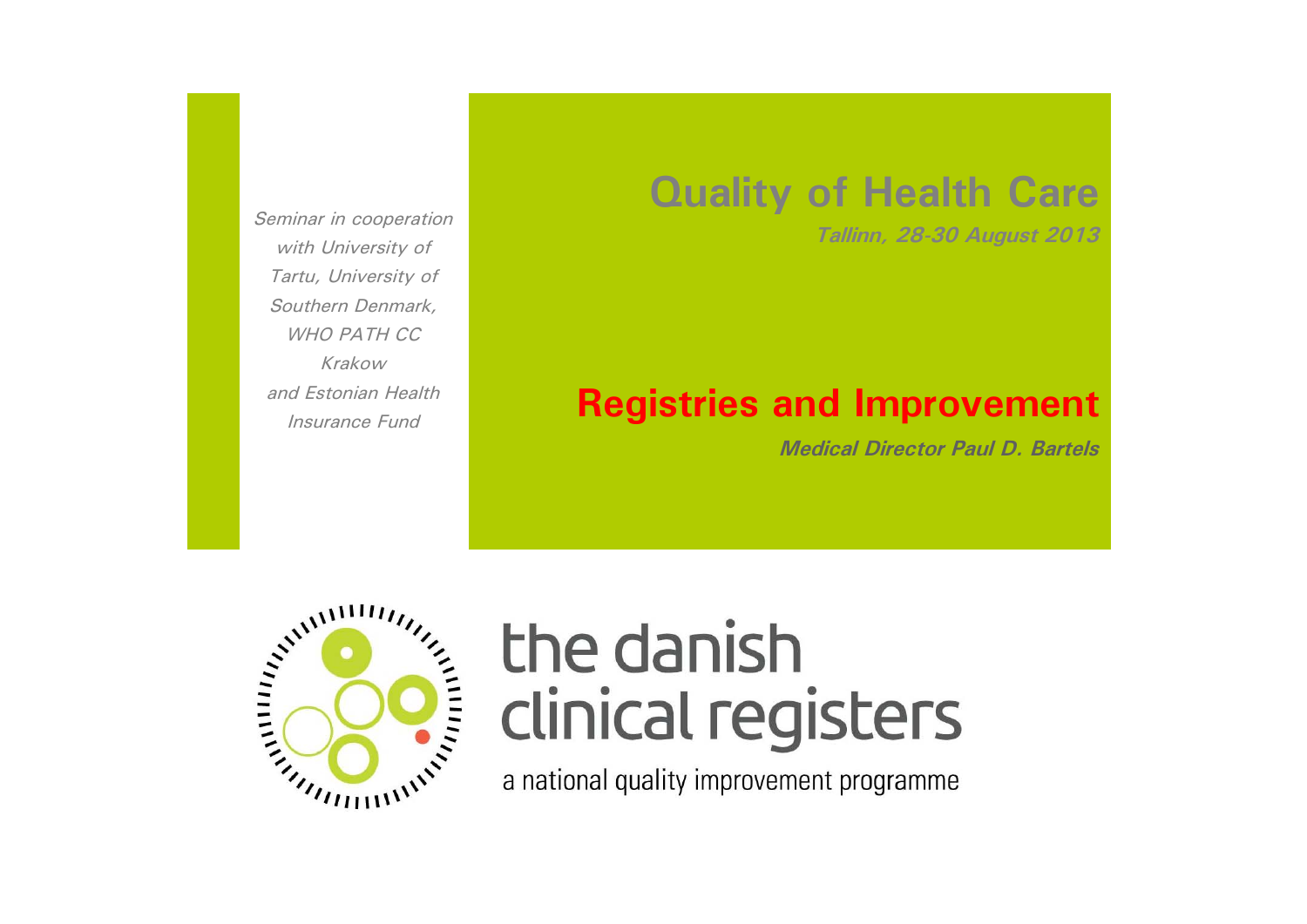## Stroke: 30 days mortality (published april 2009)

| 30 days mortalitet                                                                                                                                          | Number of<br>cases | Crude OR<br>$(95\% \text{ Cl})$ | <b>Adjustet OR</b><br>$(95\% \text{ Cl})$ * |  |  |  |  |
|-------------------------------------------------------------------------------------------------------------------------------------------------------------|--------------------|---------------------------------|---------------------------------------------|--|--|--|--|
| <b>National</b>                                                                                                                                             | varying            | 1.0                             | 1.0                                         |  |  |  |  |
| Region Hovedstaden                                                                                                                                          | 3176               | 1.01(0.89; 1.16)                | 1.00(0.84; 1.18)                            |  |  |  |  |
| <b>Region Sjælland</b>                                                                                                                                      | 1731               | $1.04$ ( $0.88$ ; 1.23)         | 1.33(1.08; 1.64)                            |  |  |  |  |
| <b>Region Syddanmark</b>                                                                                                                                    | 2299               | $0.96$ ( $0.82; 1.12$ )         | $0.83$ ( $0.68$ ; 1.01)                     |  |  |  |  |
| <b>Region Midtjylland</b>                                                                                                                                   | 2343               | 0.90(0.77; 1.05)                | $0.95$ ( $0.78$ ; 1.15)                     |  |  |  |  |
| Region Nordjylland                                                                                                                                          | 1144               | 1.14(0.94; 1.38)                | $0.99$ ( $0.77$ ; 1.28)                     |  |  |  |  |
| * Adjustet for age, sex, marital status, previous stroke, hypertension, diabetes,<br>atrial fibrillatio, smoking, Scandinavian Stroke Scale, type of stroke |                    |                                 |                                             |  |  |  |  |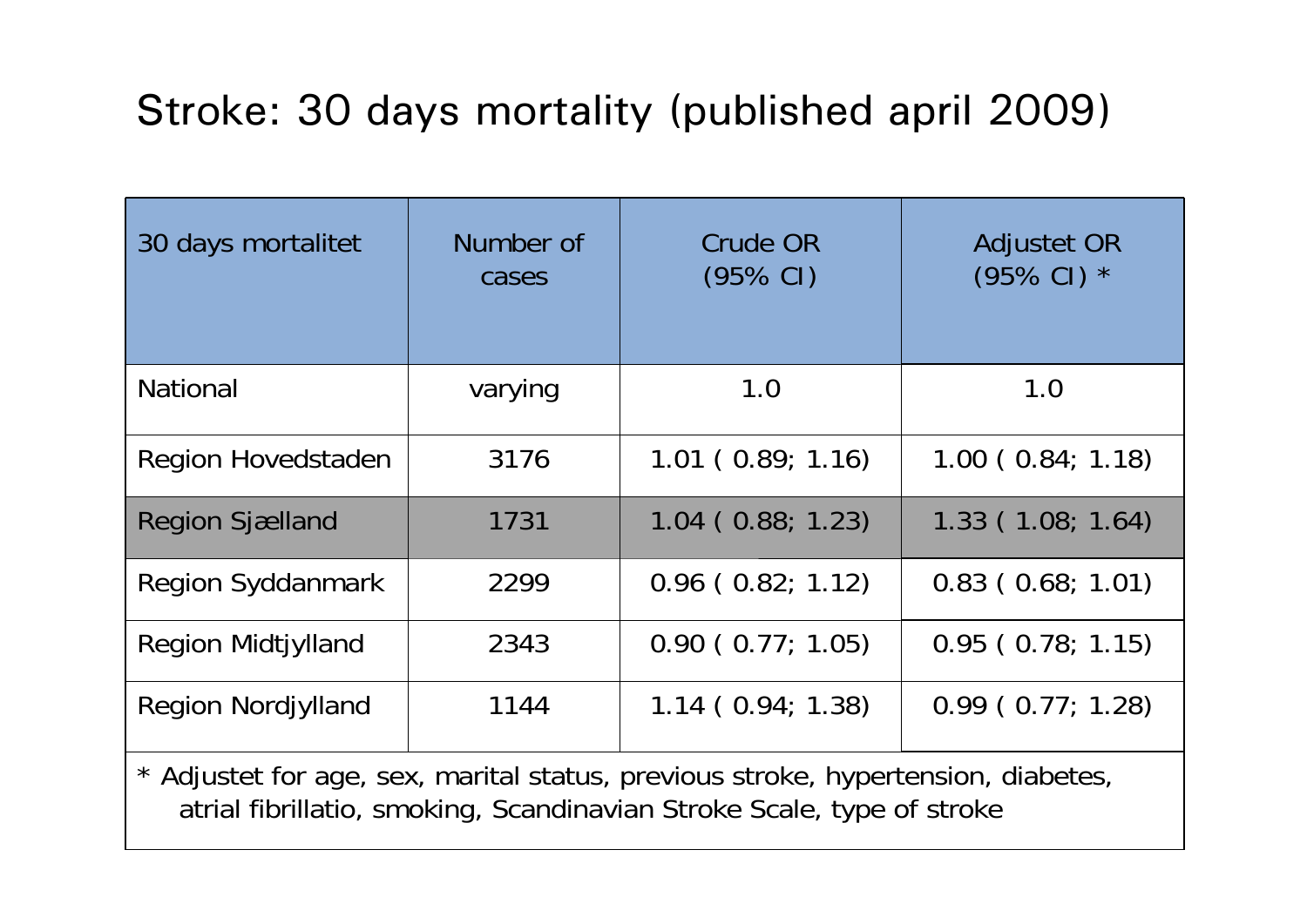## Traditional reporting of indicators Example: Stroke (not published before april 2009)

| <b>Standard 95%</b>                        | <b>Number</b><br>of patient<br><b>Cases</b><br>(Denominator) | <b>Number of stroke</b><br>patients treated with<br>platelet Inhibitor<br>within 2. day of<br>hospitalisation<br>(Nominator) | <b>Proportion</b><br>2008<br>(95% CI) | <b>Proportion</b><br>2007<br>(95% CI) | <b>Proportion</b><br>2006<br>(95% CI) |
|--------------------------------------------|--------------------------------------------------------------|------------------------------------------------------------------------------------------------------------------------------|---------------------------------------|---------------------------------------|---------------------------------------|
| <b>Capital Region of</b><br><b>Denmark</b> | 1969                                                         | 1688                                                                                                                         | 86(84;87)                             | 87(85;88)                             | 90(89; 91)                            |
| <b>Region Sealand</b>                      | 1143                                                         | 1013                                                                                                                         | 89(87;90)                             | 92(90; 93)                            | 91(89; 92)                            |
| <b>South Denmark</b><br><b>Region</b>      | 1470                                                         | 1232                                                                                                                         | 84 (82; 86)                           | 82(81; 84)                            | 78 (76; 80)                           |
| <b>Central Denmark</b><br><b>Region</b>    | 1581                                                         | 1427                                                                                                                         | 90 (89; 92)<br>86(84;87)              |                                       | 81(79; 83)                            |
| <b>North Denmark</b><br><b>Region</b>      | 787                                                          | 690                                                                                                                          | 88 (85; 90)                           | 89 (87; 92)                           | 89(87; 91)                            |
| <b>National level</b>                      | 6950                                                         | 6050                                                                                                                         | 87 (86; 88)                           | 87 (86; 87)                           | 85 (85; 86)                           |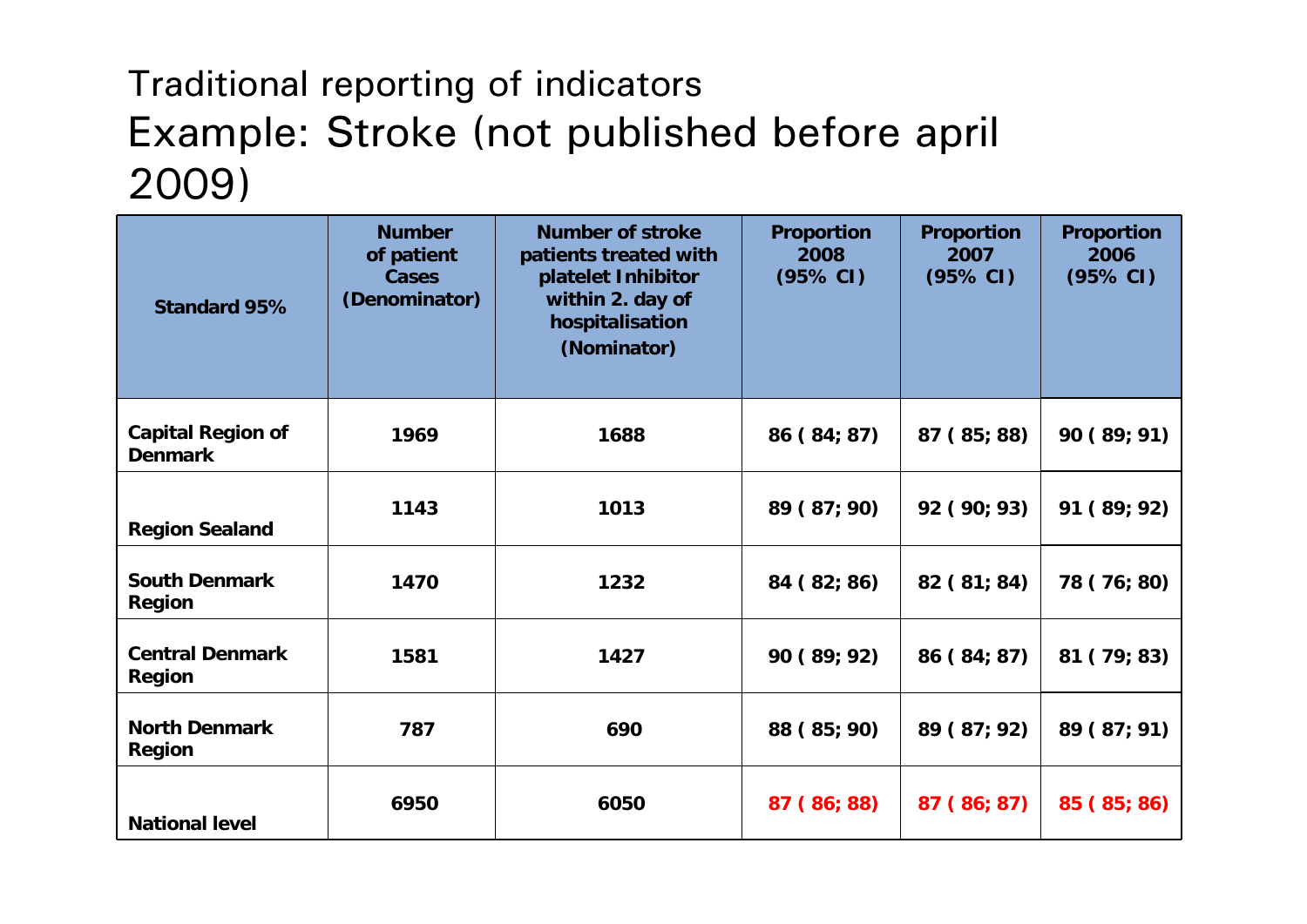### *You can't fatten the pig by weighing it*



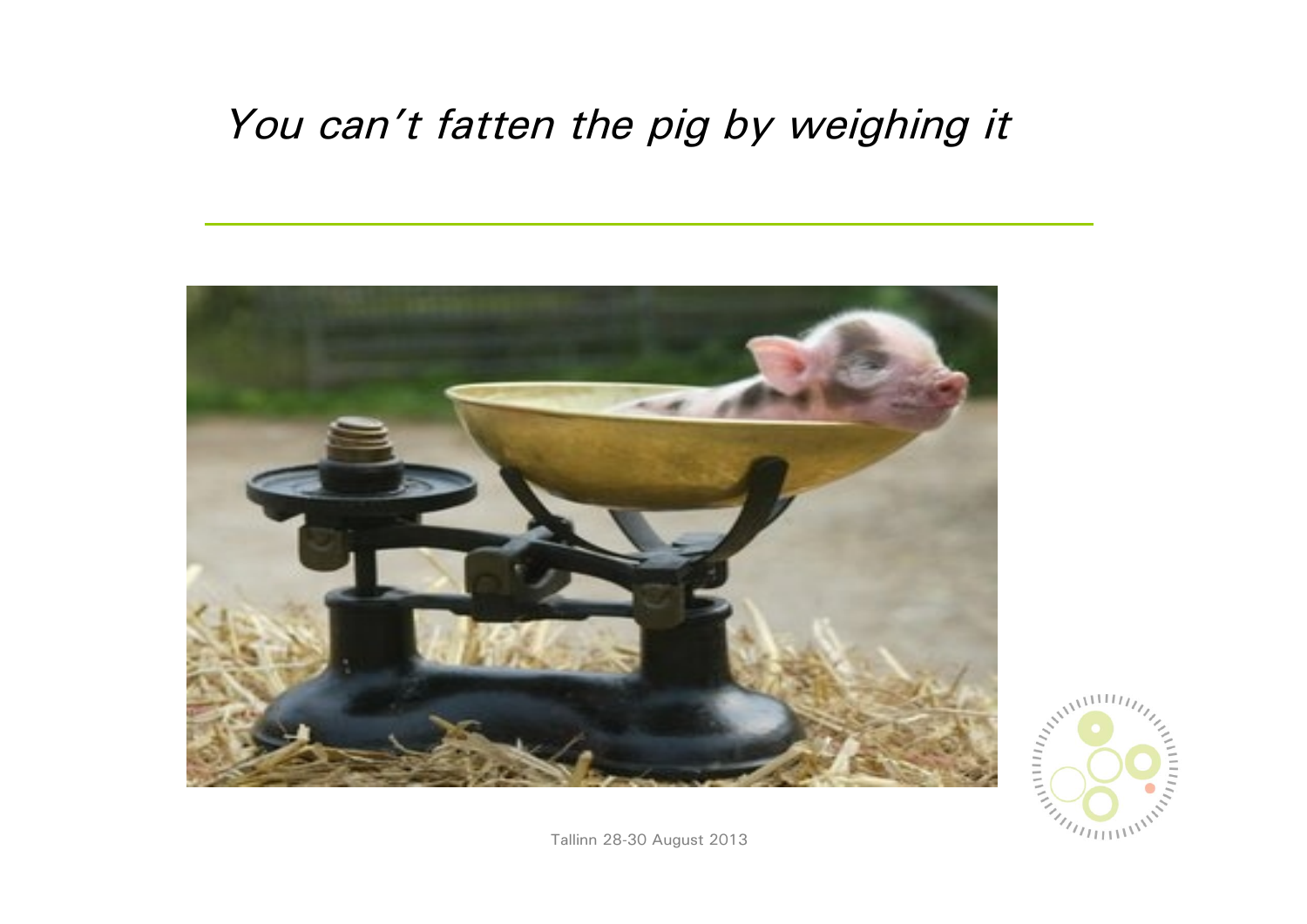The objective with quality registries is not.....

…the data collection itself – but the **use** of data …and action taking on them!

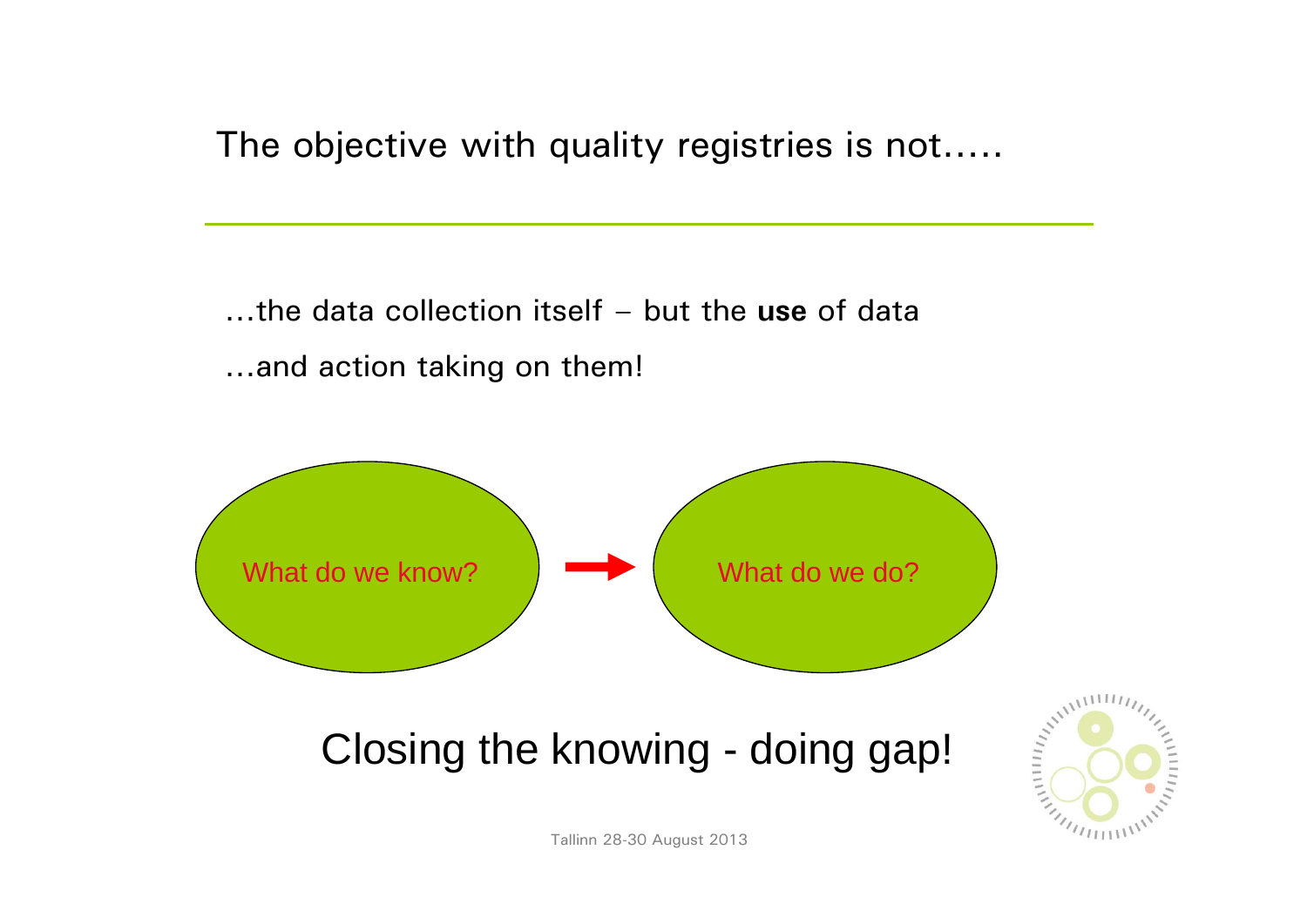#### Proper selection of topics and tecnicalities

- $\Box$ Usability – how, by whom, for what:
- П Selection of appropriate topics for registries
- $\blacksquare$ Clinical ownership
- $\mathcal{L}_{\mathcal{A}}$ Standardisation of methods and outputs (plus structure)
- $\left\vert \cdot \right\rangle$ **Data collection burden – smart use of available data** sources
- $\mathcal{L}_{\mathcal{A}}$ Timing of feed-back and reporting from registries

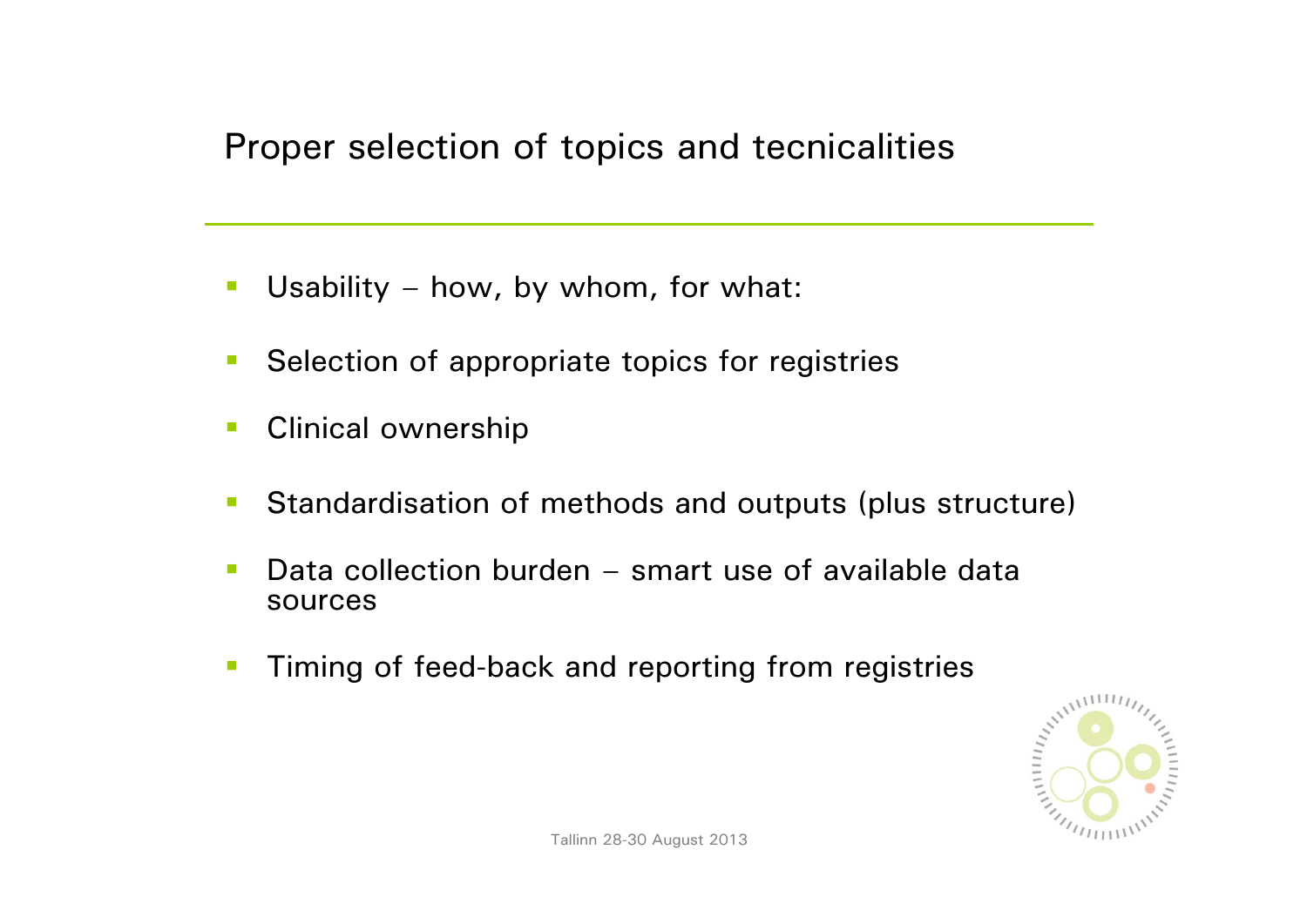### Balanced Dimensions of Quality

- $\mathbb{R}^n$ Patient-oriented (patient centeredness, equity)
- $\sim$ Organisational (timeliness, efficiency)
- $\mathcal{L}_{\mathcal{A}}$  Medical technical (effectiveness, safety )
	- o *Differences in derivation,*
	- o *Differences in datasources,*
	- o *Differences in scientific foundations*

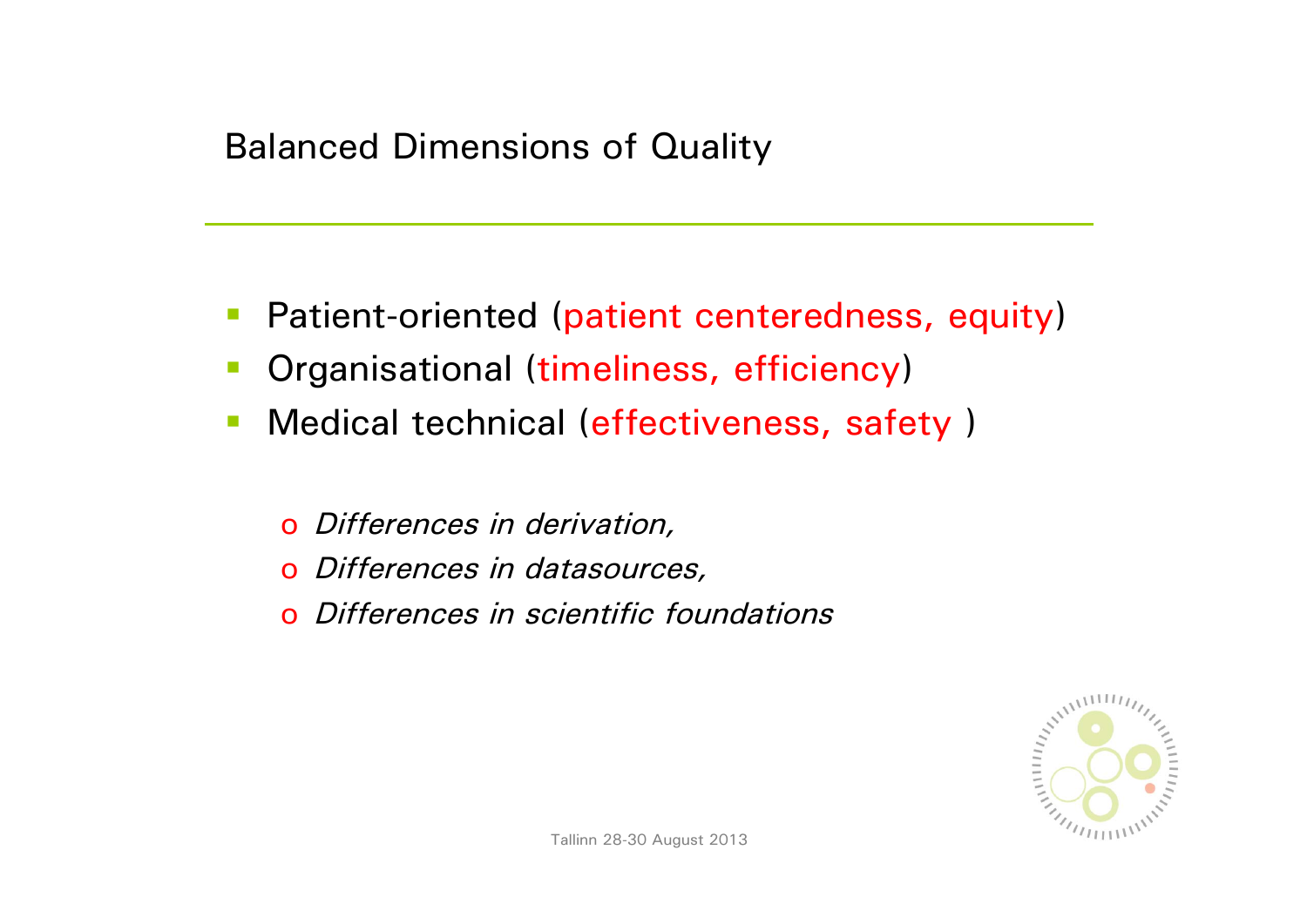#### Important Phases in the Danish National Indicator Project

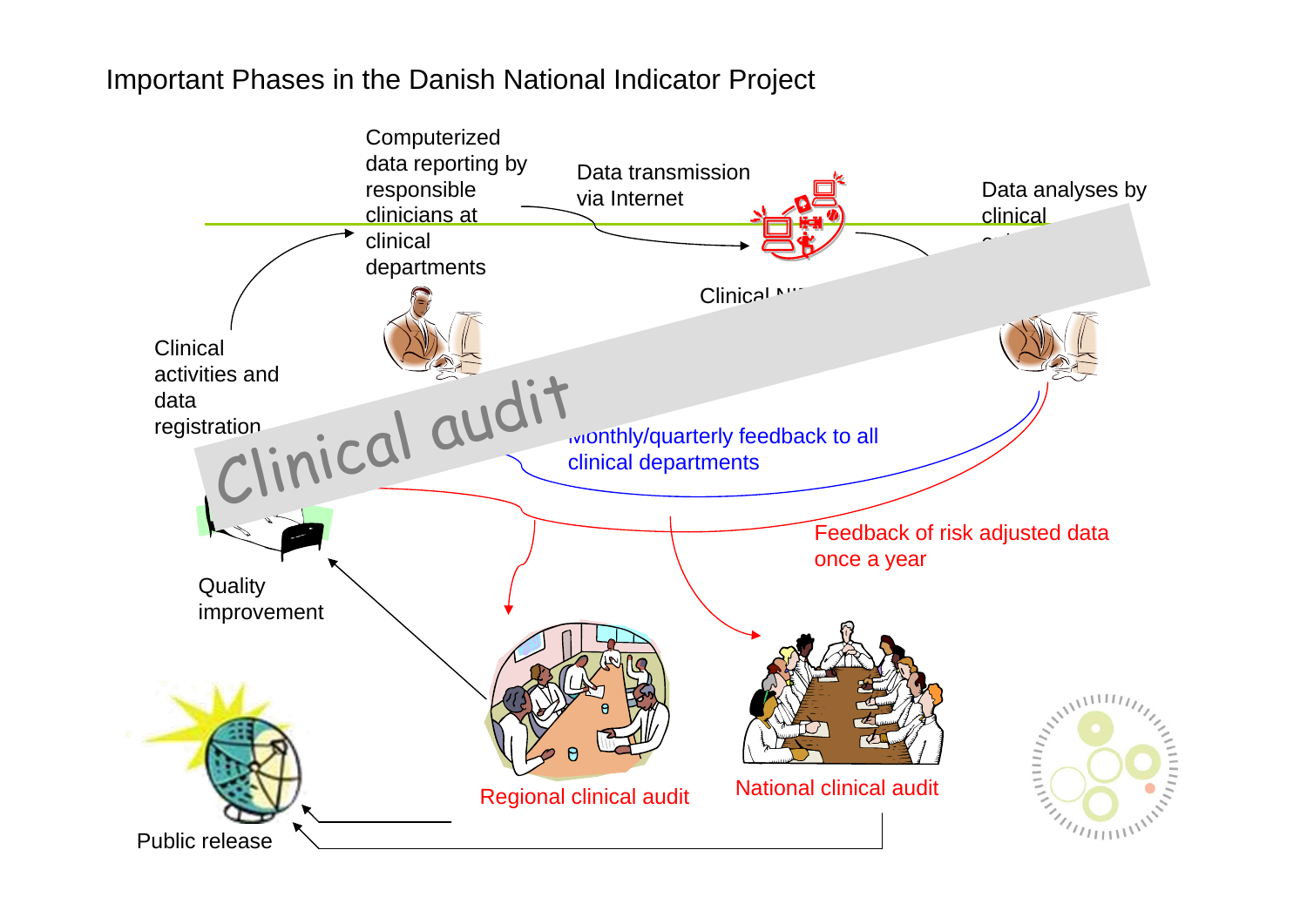## Audit

The multidisciplinary Indicator Group conduct audit at national level and evaluates the national and regional results with attention to:

- **Assessment of data basis (completeness, validity)**
- $\mathbb{R}^n$ Do the results meet the standards?
- **Are there clinical significant variations of results over** time and between regions and hospitals?
- $\mathbb{R}^n$  Recommendations to the regional audit groups regarding quality improvements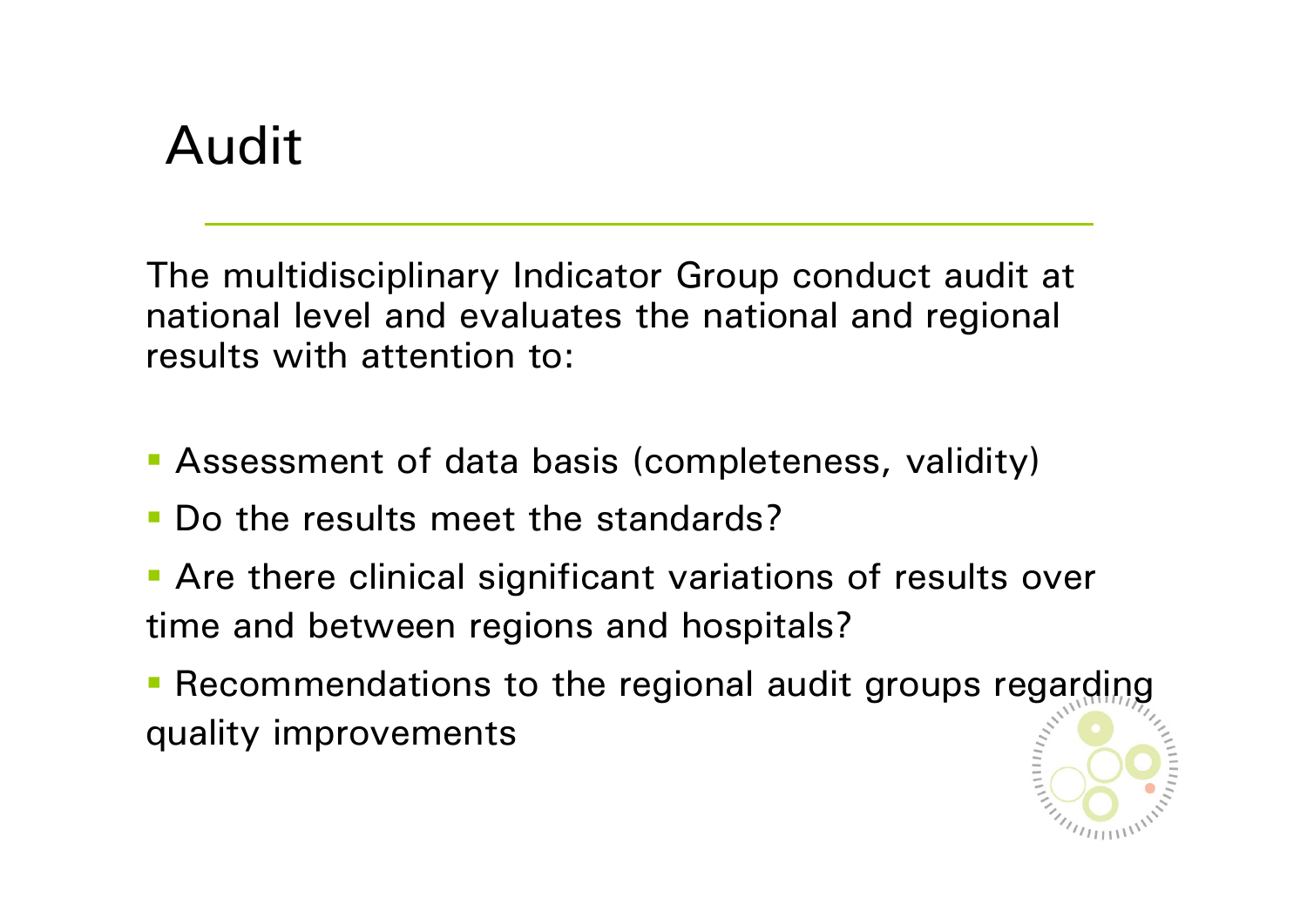# Specific Experiences gained from audits

National audit

- $\mathbb{R}^n$ The importance of attention to the validity of data
- $\mathbb{R}^3$ Indicator algorithms: Nominator and denominator
- $\Box$  Recommendations shows a tendency over time towards being more firmly than friendly
- $\mathbb{R}^3$  Suggestions of benchmarking with best performing hospitals

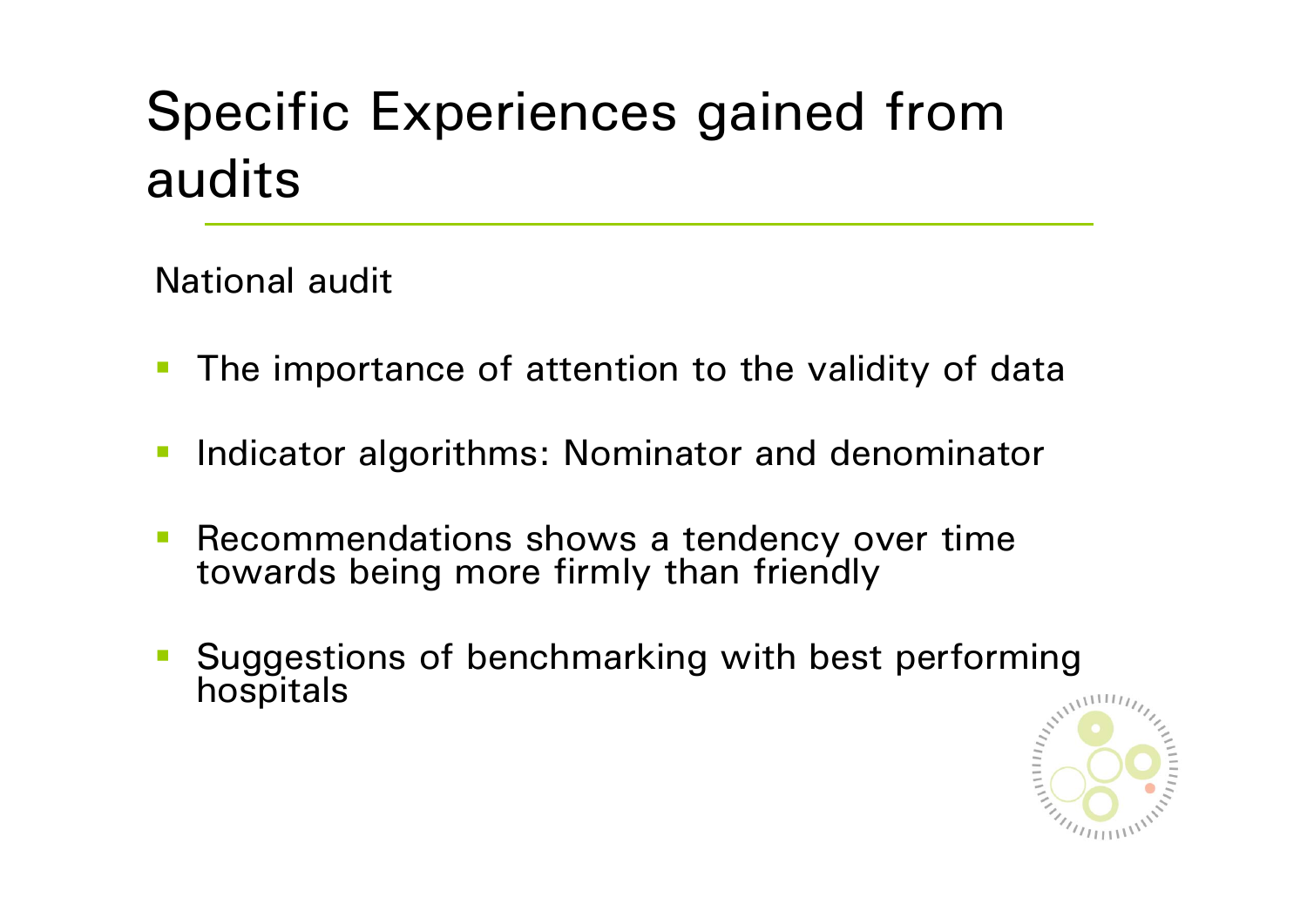# **And Feedback**

#### Hip fracture monthly data

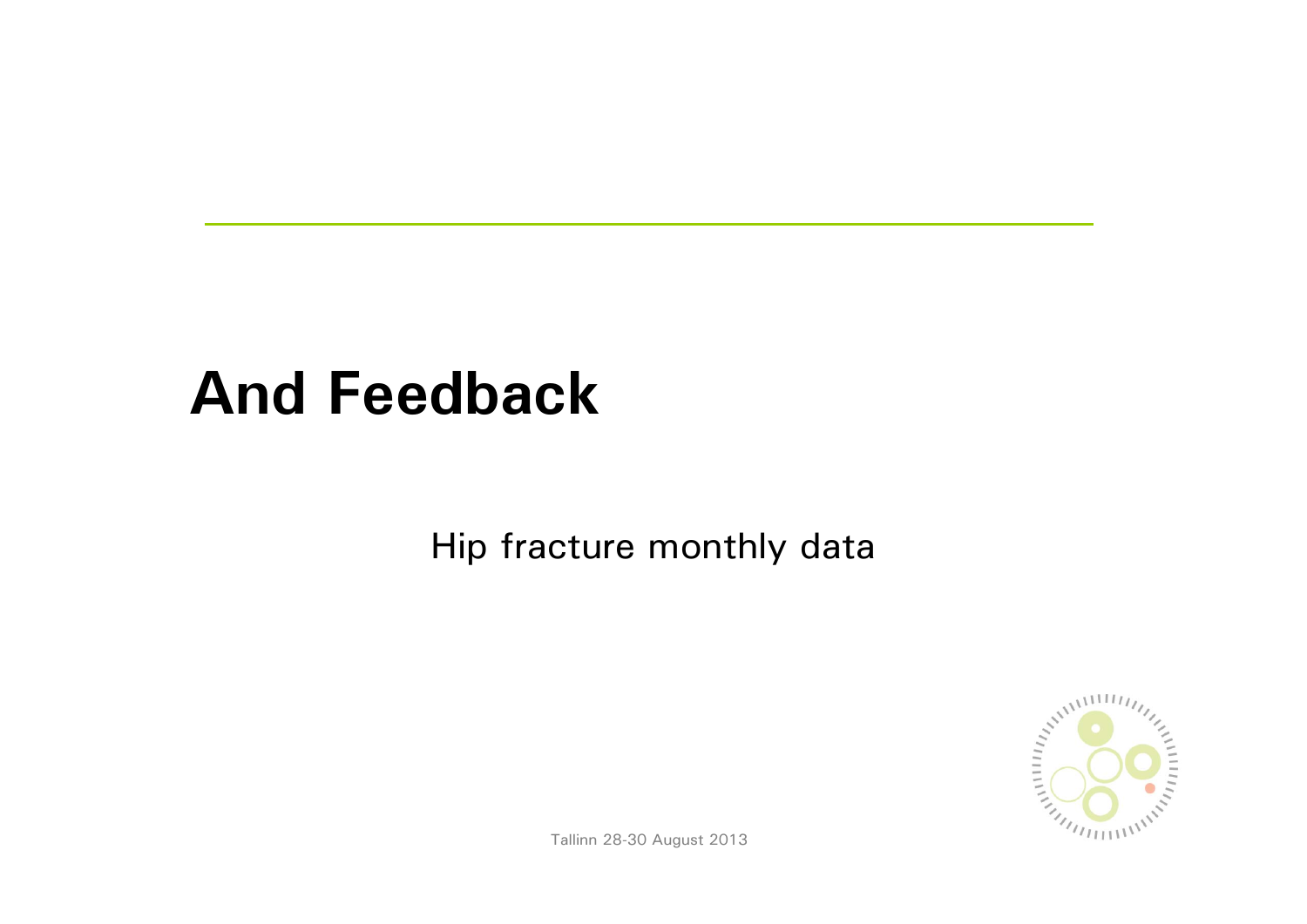

Det Nationale Indikatorprojekt - Hoftenære frakturer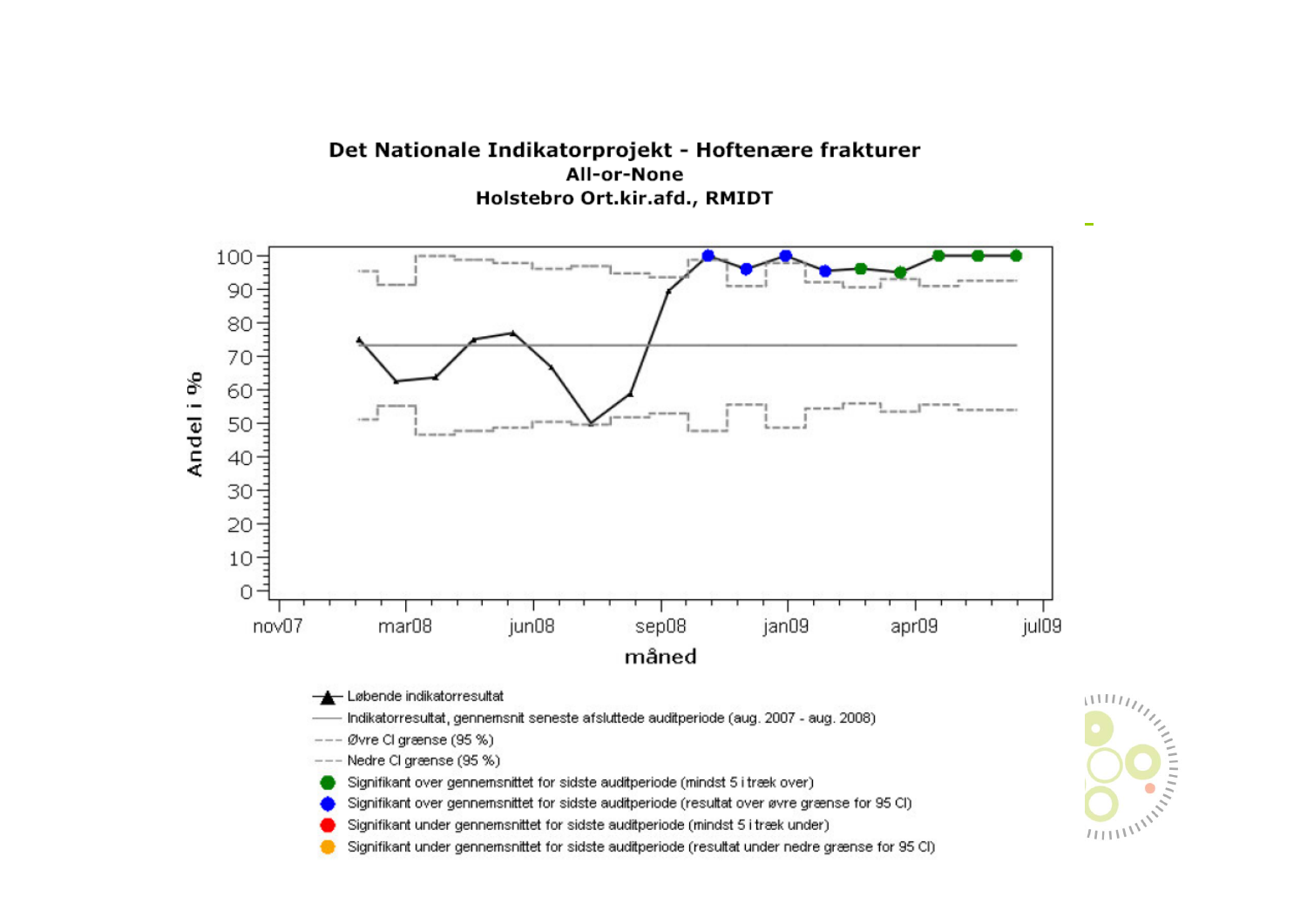#### Effectiveness of audit and feedback?

 $\mathcal{L}_{\rm{eff}}$  Ivers N, Jamtvedt G, Flottorp S, Young JM, Odgaard-Jensen J, French SD et al. Audit and feedback: effects on professional practice and healthcare outcomes. Cochrane Database Syst Rev 2012; 6:CD000259

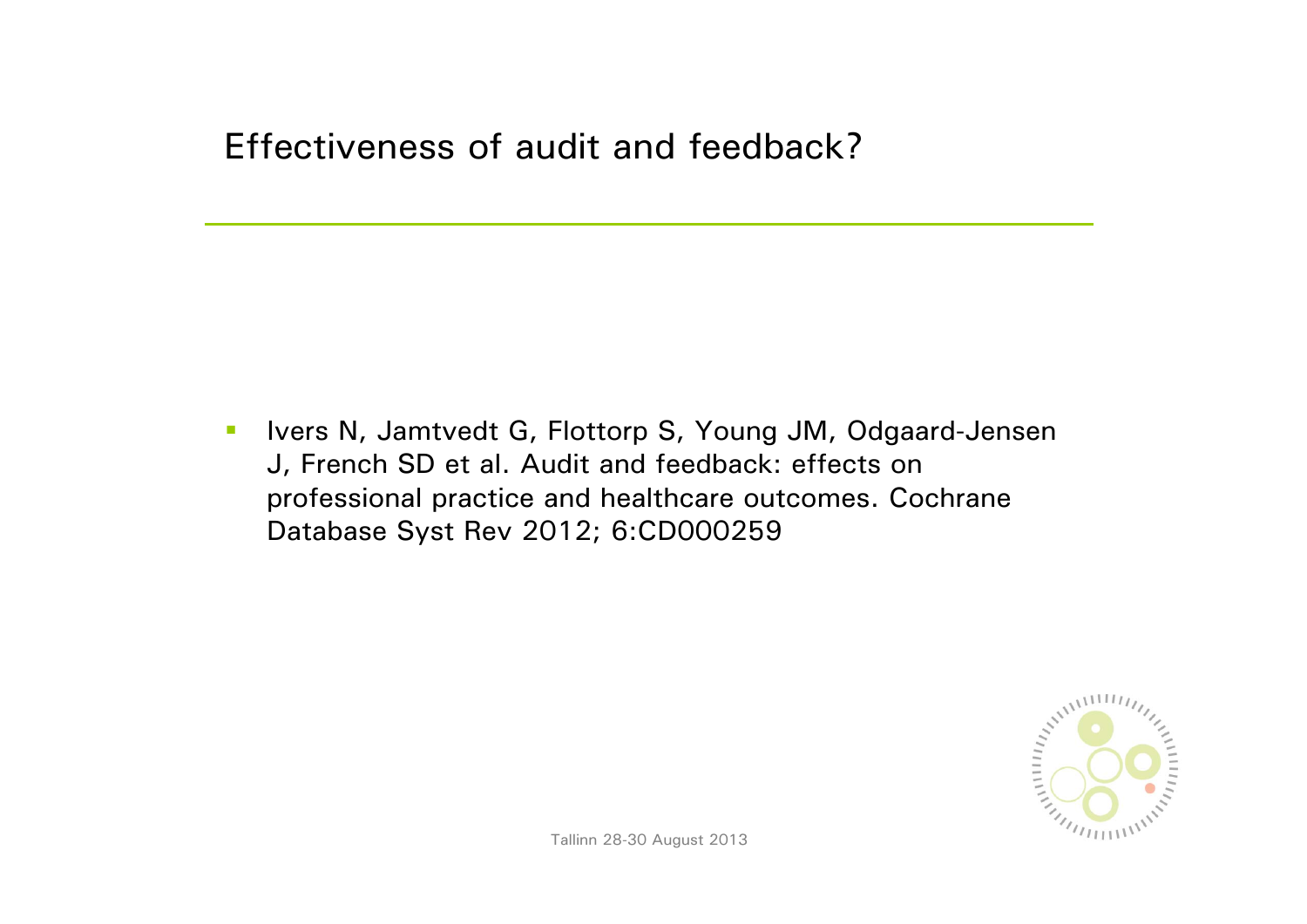## Effects of presence of quality systems in hospital

- **Accreditation**
- **Certification**

. . . . . . . . . .

 $\mathcal{L}^{\mathcal{L}}$ 

**Patient Safety systems** 

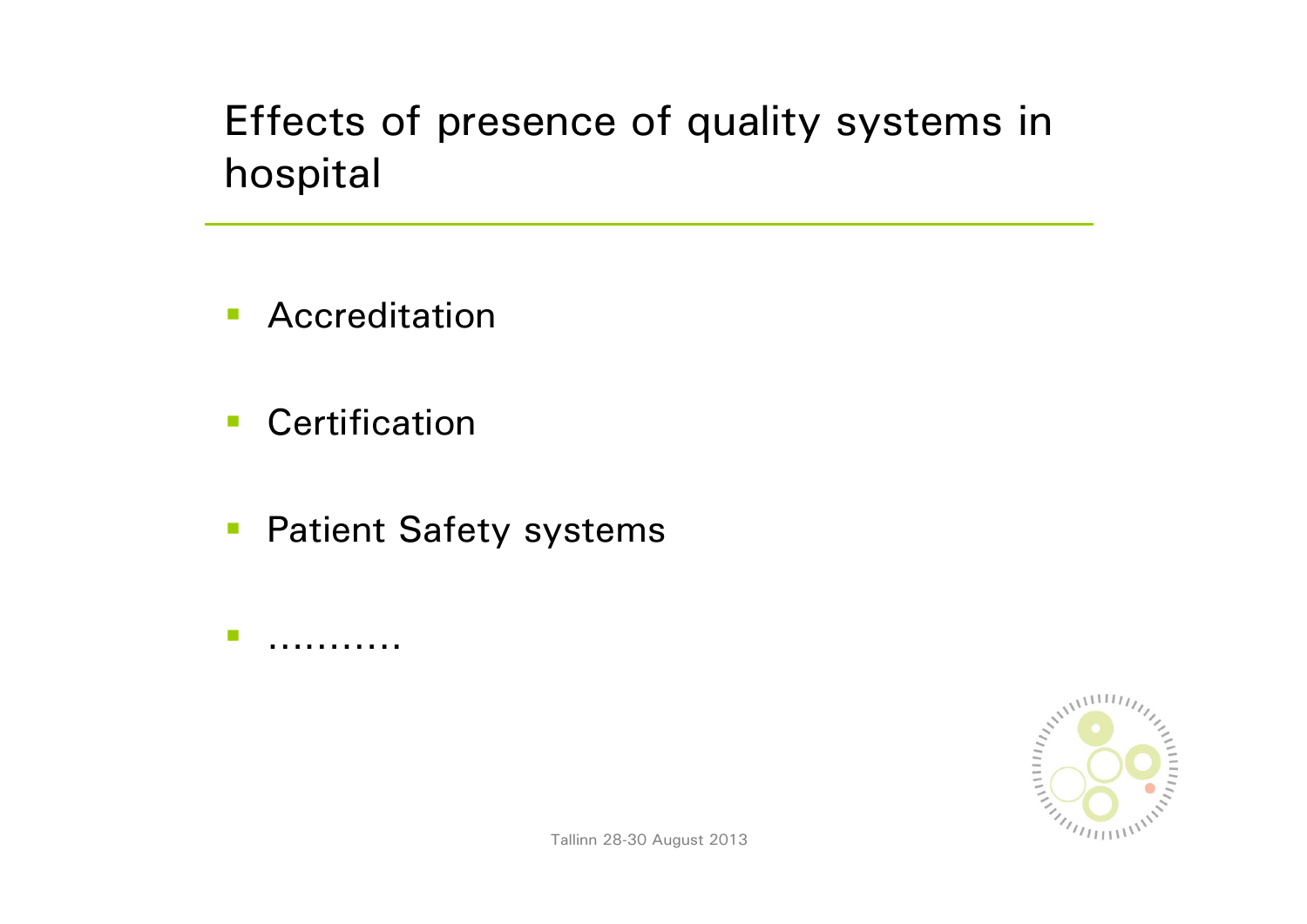## **Lack of Effect of JCI accreditation in DK**

| <b>Rate of change</b><br>from 2003 to 2008            | <b>All-or-None</b>              |                                     | <b>Proportion of</b><br>recommended<br>care provided |                                     |  |
|-------------------------------------------------------|---------------------------------|-------------------------------------|------------------------------------------------------|-------------------------------------|--|
| <b>Red=significant</b><br>change from 2003<br>to 2008 | $JCI -$<br>accredited<br>county | $Non-$<br>participating<br>counties | $JCI -$<br>accredited<br>counties                    | $Non-$<br>participating<br>counties |  |
| Apopleksi                                             | 0.15                            | 0.27                                | 0.09                                                 | 0.25                                |  |
| Schizophrenia                                         | 0.07                            | 0.14                                | 0.14                                                 | 0.16                                |  |
| Ulcusblødning                                         | 0.06                            | 0.03                                | 0.08                                                 | 0.05                                |  |
| <b>Hjerteinsufficiens</b>                             | 0.03                            | 0.05                                | 0.08                                                 | 0.15                                |  |

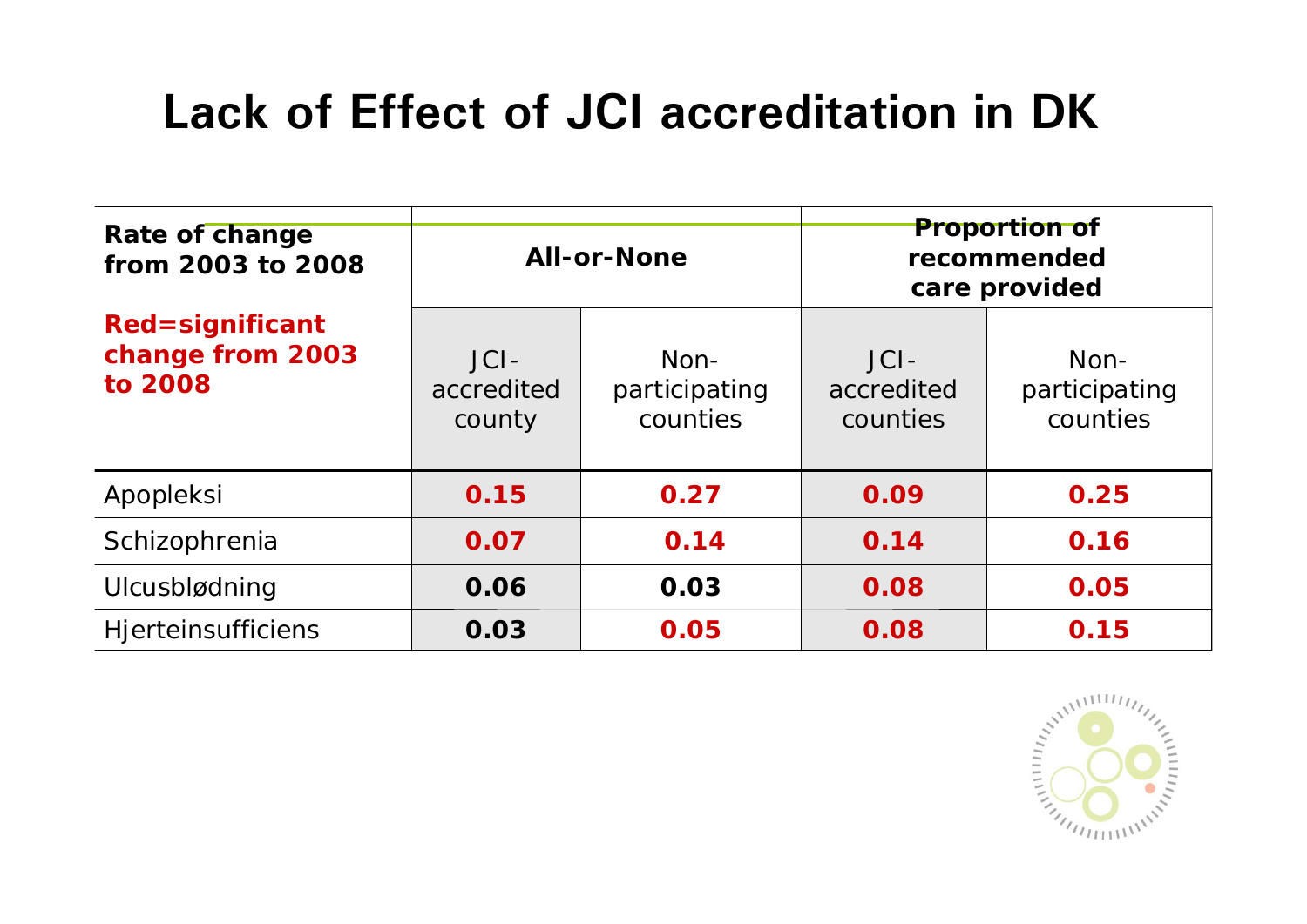

*Deepening our Understanding of Quality Improvement in Europe*



# Postulated relationships

- Hospital level quality management systems have a direct positive effect on department quality management systems
- Hospital level quality management systems have a direct positive effect on clinical indicators for all four conditions
- Department quality strategies have a positive effects on clinical indicators for each condition

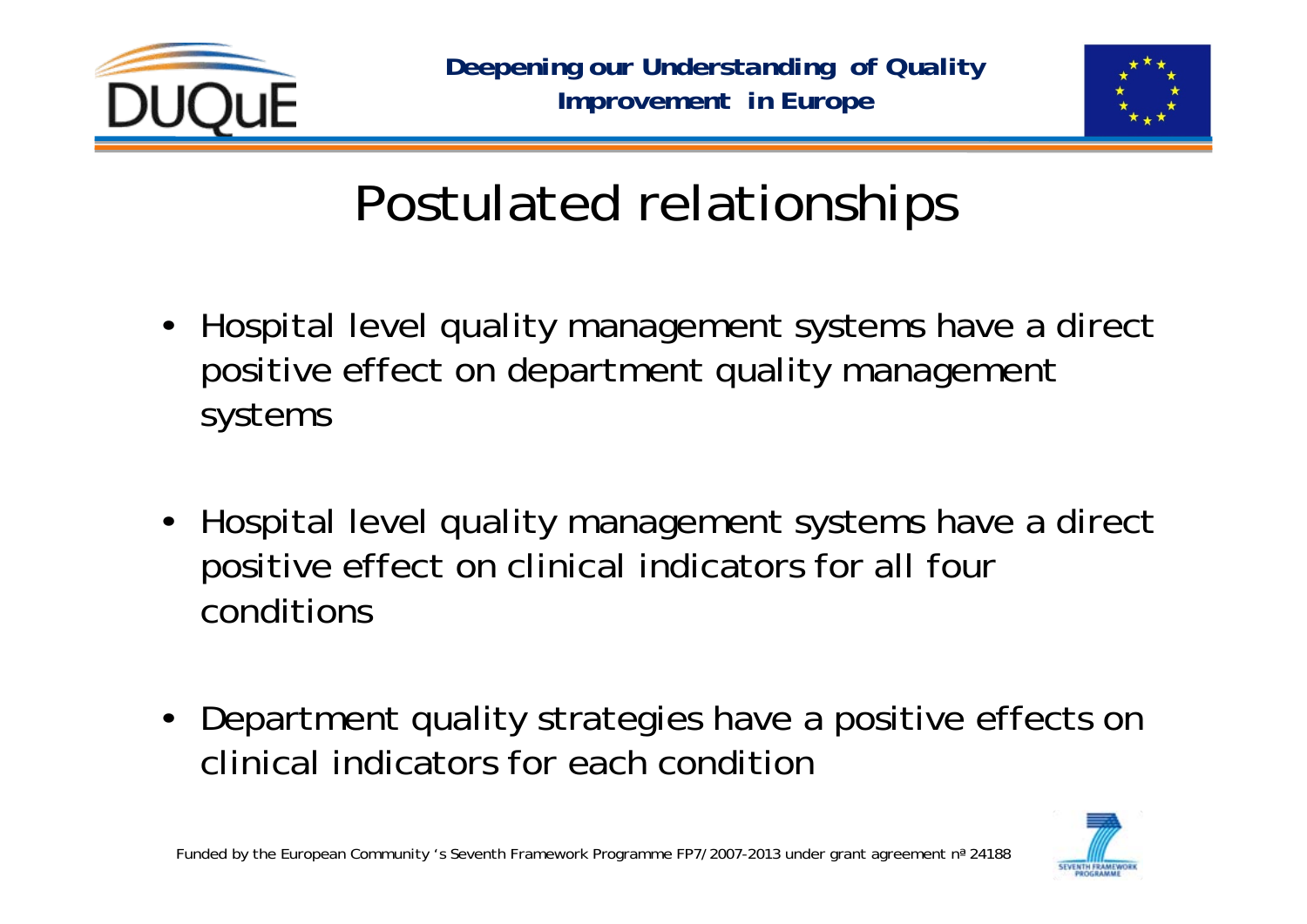

**External pressure External pressure Perceived external pressure Perceived external pressure External assessmentExternal assessment**



Hospital level



**Hospital governance Hospital governance Quality orientation of the management board Quality orientation of the management board**

**Quality management system Quality management system Quality management systems index Quality management systems index Quality management compliance index Quality management compliance index Clinical quality implementation index Clinical quality implementation index**

**Professional engagement**

**Hospital culture Competing values Social capital Patient safety culture**

Pathway level

#### **Patient Empowerment Involve in QMPatient information**

**Departmental quality strategies Specialized expertise and responsibility Evidence-based organization of pathways Patient safety strategies Clinical review**

**Pathway culture Patient safety culture Teamwork culture**

**ProfessionalismAttitudes Behaviour**

**Patient experience Perceived patient safety**

Acute myocardial infarction



**Clinical effectiveness**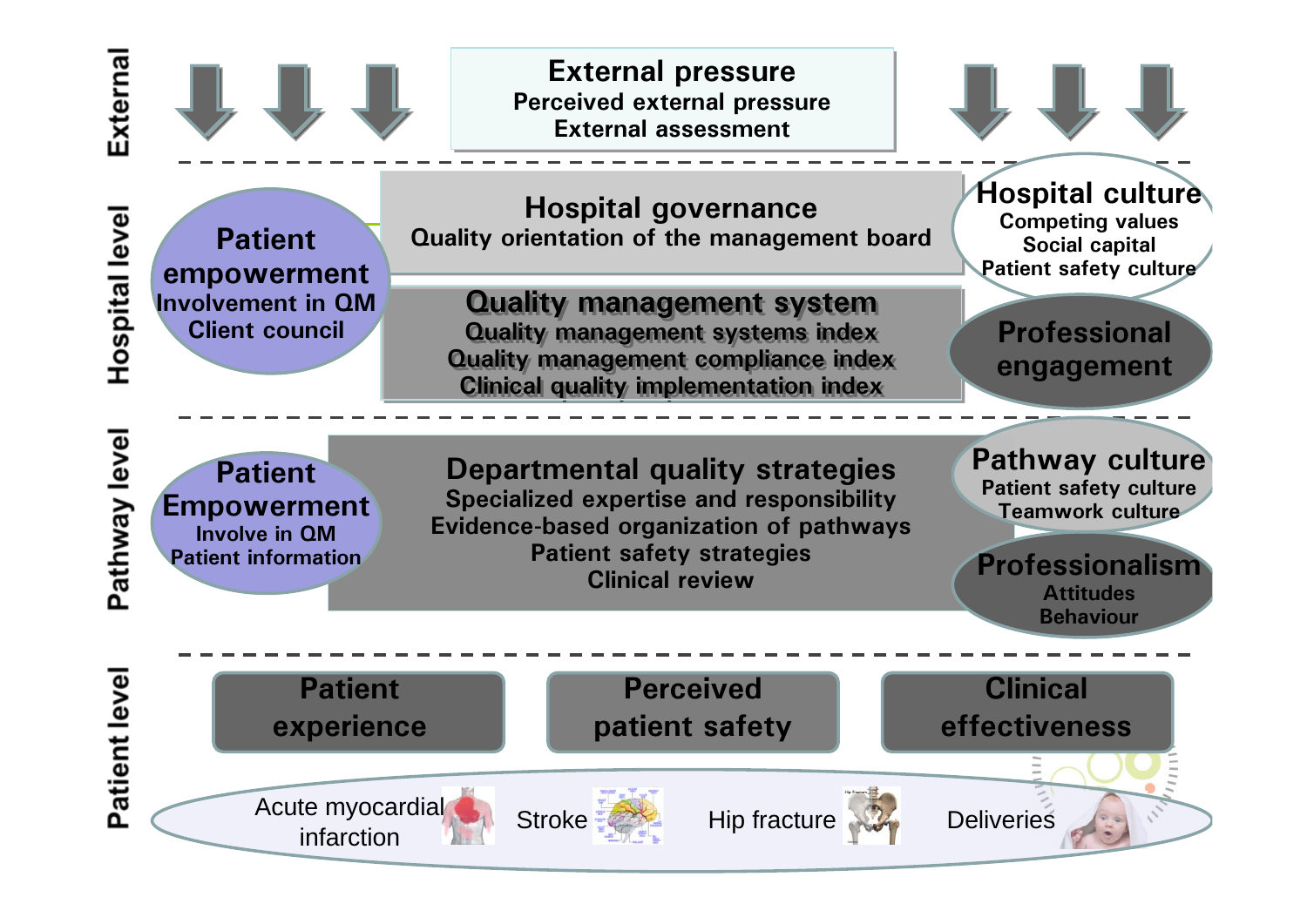### Key findings of the DUQuE Project

- Effect on quality management systems/strategies on patient level outcomes:
	- Weak effects of *distal* quality management systems on patient level outcomes
	- **Strong and systematic effect of** *proximal* **quality** management strategies on clinical effectiveness
- $\mathbb{R}^3$  **Effects robust** after formal bias analysis for uncontrolled confounding, selection bias, measurement error.

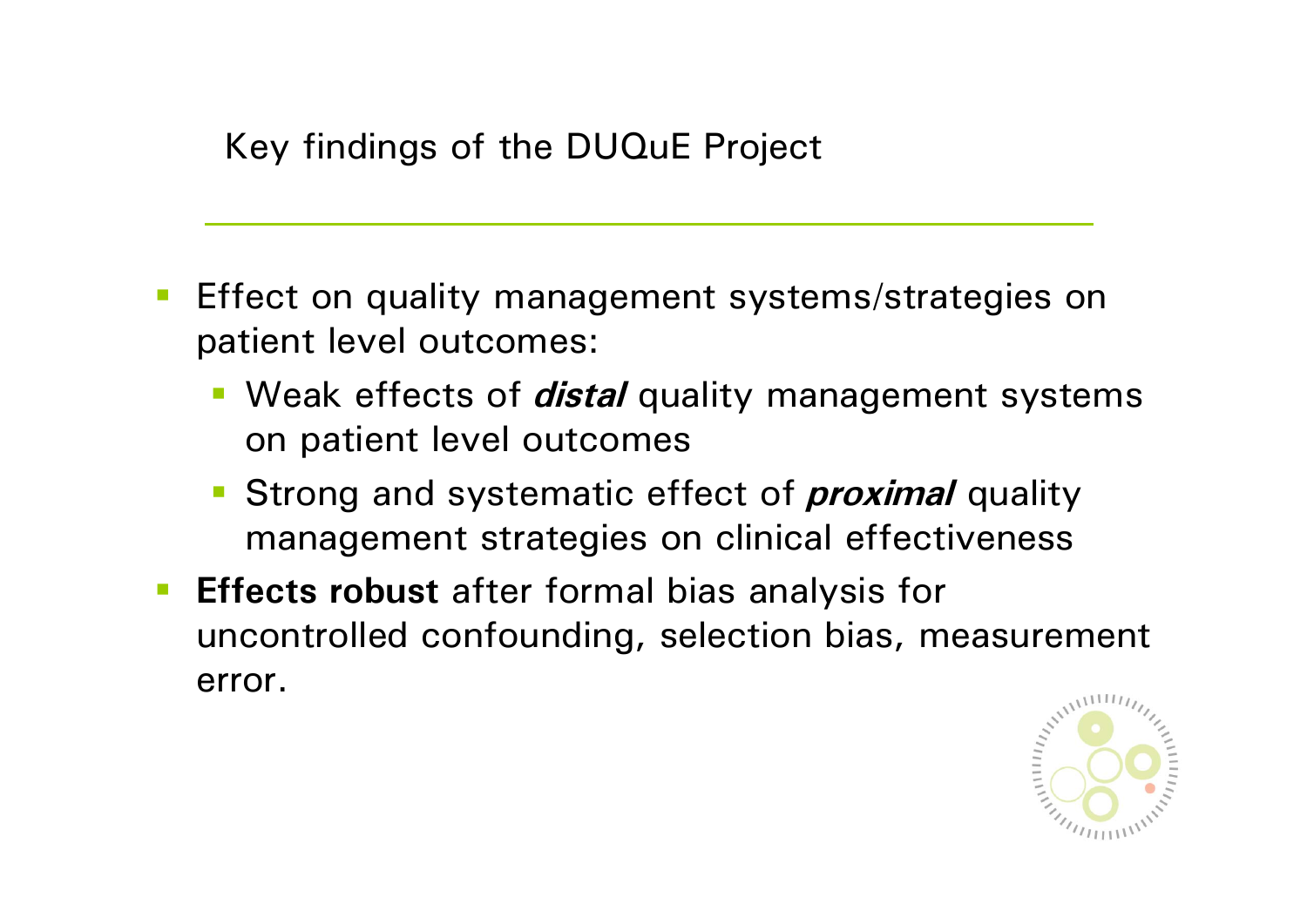#### WHY: Policy at European level Tallin Charter WHO-Europe 2008

We, the member states:

- **Believe** that well-functioning health systems are essential to improve health – therefore health systems need to demonstrate good performance
- $\mathbb{Z}^n$  **Commit ourselves** to promote transparency and be accountable for health system performance to achieve measurable results
- *Monitoring and evaluation of health system performance and balanced cooperation with stakeholders at all levels of governance are essential to promote transparency and accountability*

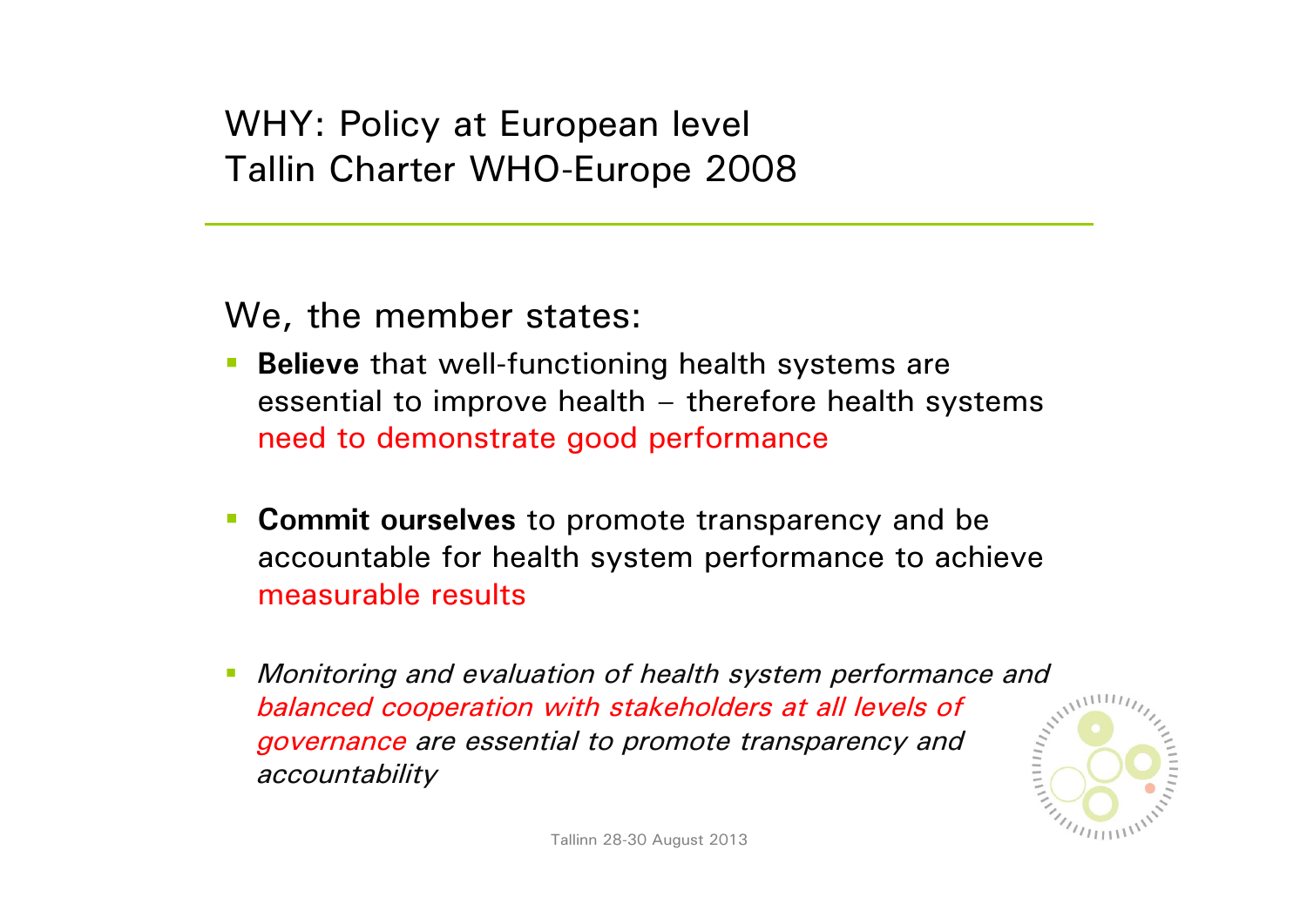#### **Governance - leadership – effectiveness ?**

- $\mathbb{R}^n$  Management attention *Jha A., Epstein A: Hospital governance and the quality of care Health Affairs 29(1), 182-7; 2010*
- $\mathbb{R}^n$  Quality Contracts with professionals and hospital *Danish experience 2011-13*
- $\mathbb{R}^n$ Pay for Performance/ value-based purchasing
- $\mathcal{L}_{\mathcal{A}}$ *Constant increase in litterature volume – very limited effects !*
- Making results publicly available *constant increase in litterature volume – effects variable !*

#### **GRADE C EVIDENCE**